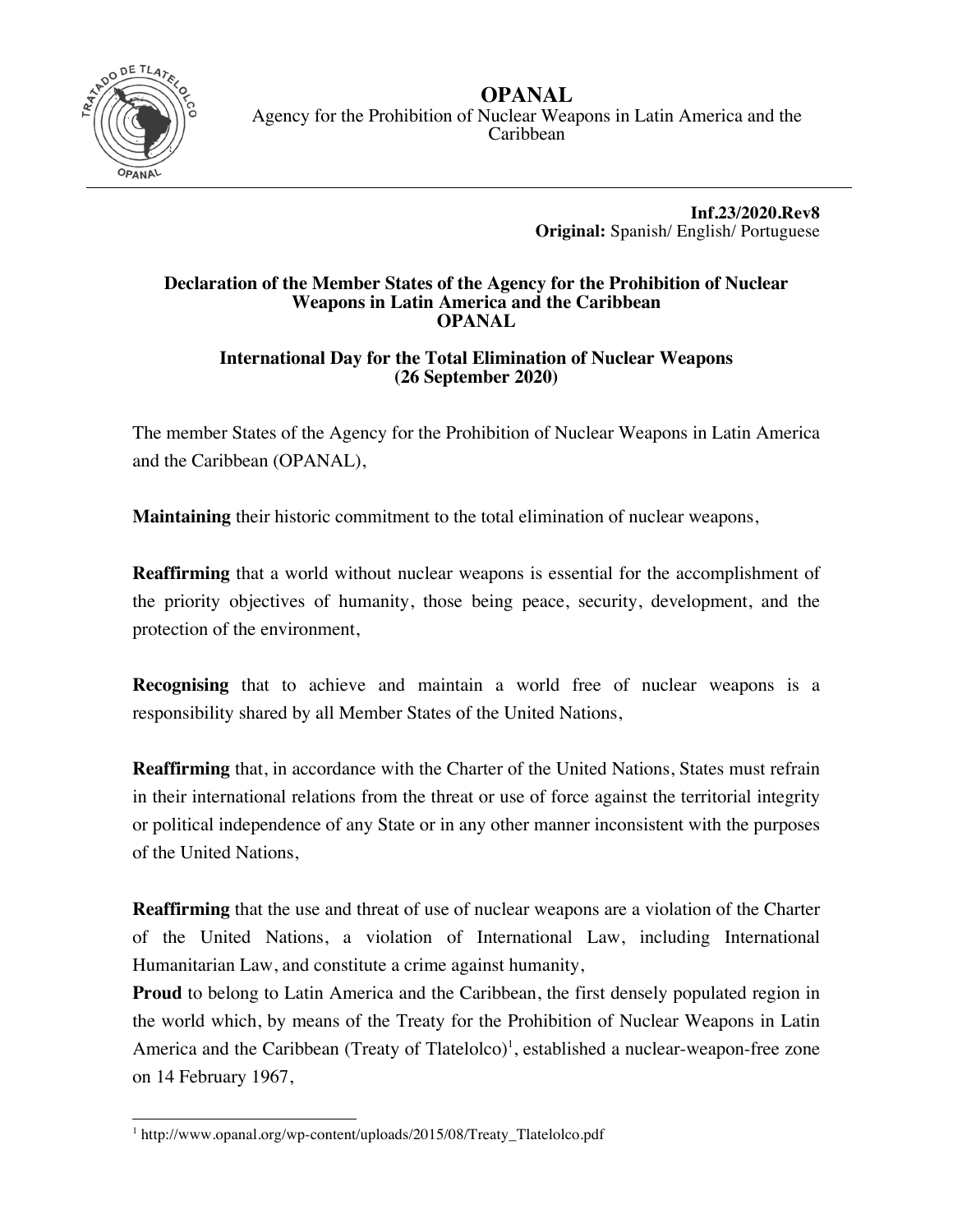**Recalling** that the Treaty of Tlatelolco has been strictly complied with by its States Party for more than 50 years, relying on the permanent work of OPANAL, the only international intergovernmental organization specializing in non-proliferation and disarmament of nuclear weapons,

**Recalling also** that the First Special Session of the United Nations General Assembly dedicated to Disarmament, in 1978, in its Final Document (A/S-10/2) stated that "nuclear weapons pose the greatest existing danger for humanity and for the survival of civilization", and are far from contributing to strengthen international security, on the contrary, they diminish it*;* a situation that has not changed until this day.

**Reiterating** the full validity of the declarations on nuclear disarmament adopted by the Community of Latin American and Caribbean States (CELAC) on 20 August 2013, in Buenos Aires; on 29 January 2014, in Havana; on 29 January 2015, in Belen; on 27 January 2016, in Quito; and on 25 January, in Punta Cana,

**Conscious** that the Treaty of Tlatelolco and OPANAL are political, legal and institutional references for the creation of other nuclear-weapon-free zones,

**Reiterating also** their conviction that the establishment of nuclear-weapon-free zones is closely related to the maintenance of international peace and security and that the prohibition of nuclear weapons in different regions, adopted by sovereign decision of States comprised therein, has a beneficial influence over other regions,

**Emphasising** their rejection of nuclear weapons, which, after 75 years of existence and use, continue to pose a risk to international peace and security, as well as a significant threat to environment which may render the whole earth uninhabitable, considering that no State has the physical and technical capacities to face catastrophic humanitarian consequences of nuclear weapons.

**Remembering** that this year marks the  $75<sup>th</sup>$  Anniversary of the first atomic detonation (Trinity test), on 16 July, and the first military use of atomic bombs against the cities of Hiroshima and Nagasaki, on 6 and 9 August, respectively.

**Highlighting the importance** of the resolutions adopted by the United Nations General Assembly on 12 December 2019: 74/42 "Humanitarian consequences of nuclear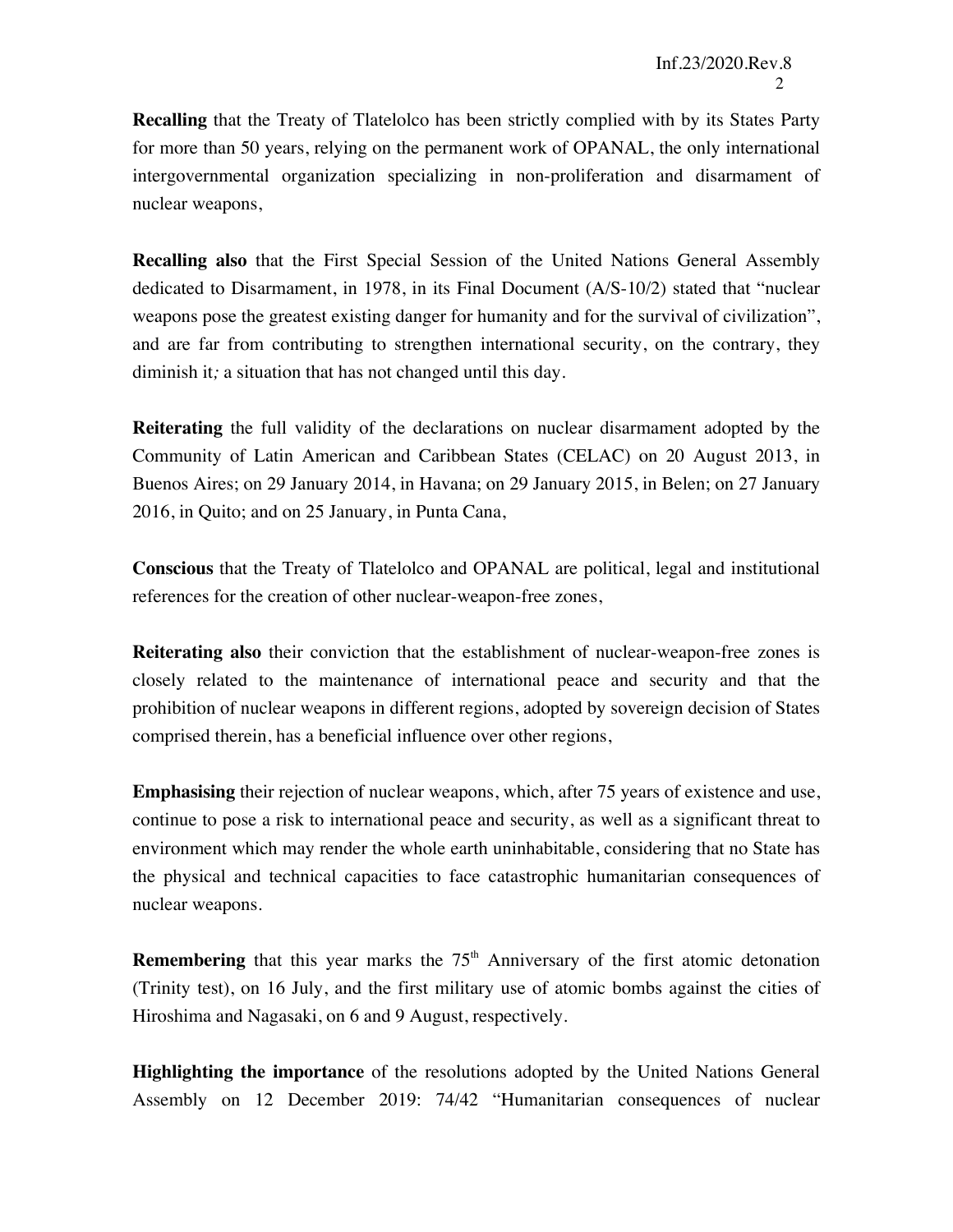weapons"<sup>2</sup>; and 74/47 "Ethical imperatives for a nuclear-weapon-free world"<sup>3</sup>, which represent important political advances towards the delegitimization of nuclear weapons,

**Convinced** that the Treaty on the Non-Proliferation of Nuclear Weapons (NPT)<sup>4</sup> continues to be the cornerstone of the nuclear disarmament and non-proliferation regime,

**Fully aware** of the obligation set forth in Article VI of the NPT and the unequivocal commitment of nuclear weapon States to negotiate effective measures relating to nuclear disarmament and to general and complete disarmament under strict and effective international control,

**Recalling** that the prohibition of nuclear weapons is a means to contribute to the elimination of nuclear weapons in a transparent, verifiable and irreversible manner within clearly established timeframes and that the elimination is the only truly effective guarantee against the use or threat of use of nuclear weapons,

## *The Member States of OPANAL,*

**Join** in the commemoration, on 26 September 2020, of the International Day for the Total Elimination of Nuclear Weapons, established by resolution  $68/32$  (2013)<sup>5</sup> of the United Nations General Assembly;

**Invite** the international community to commemorate once again this International Day as part of the global efforts towards achieving the common goal of a world free of nuclear weapons and urge governments, parliaments and civil society to take further action each year to commemorate this International Day;

## *On this occasion, the Member States:*

1. *Reiterate their concern* over the existence of more than thirteen thousand nuclear weapons that pose an unacceptable threat to humankind, a danger that becomes more serious day by day.

 <sup>2</sup> https://undocs.org/en/A/RES/74/42

 $3$  https://undocs.org/en/A/RES/74/47

<sup>4</sup> http://disarmament.un.org/treaties/t/npt

<sup>5</sup> https://undocs.org/en/A/RES/68/32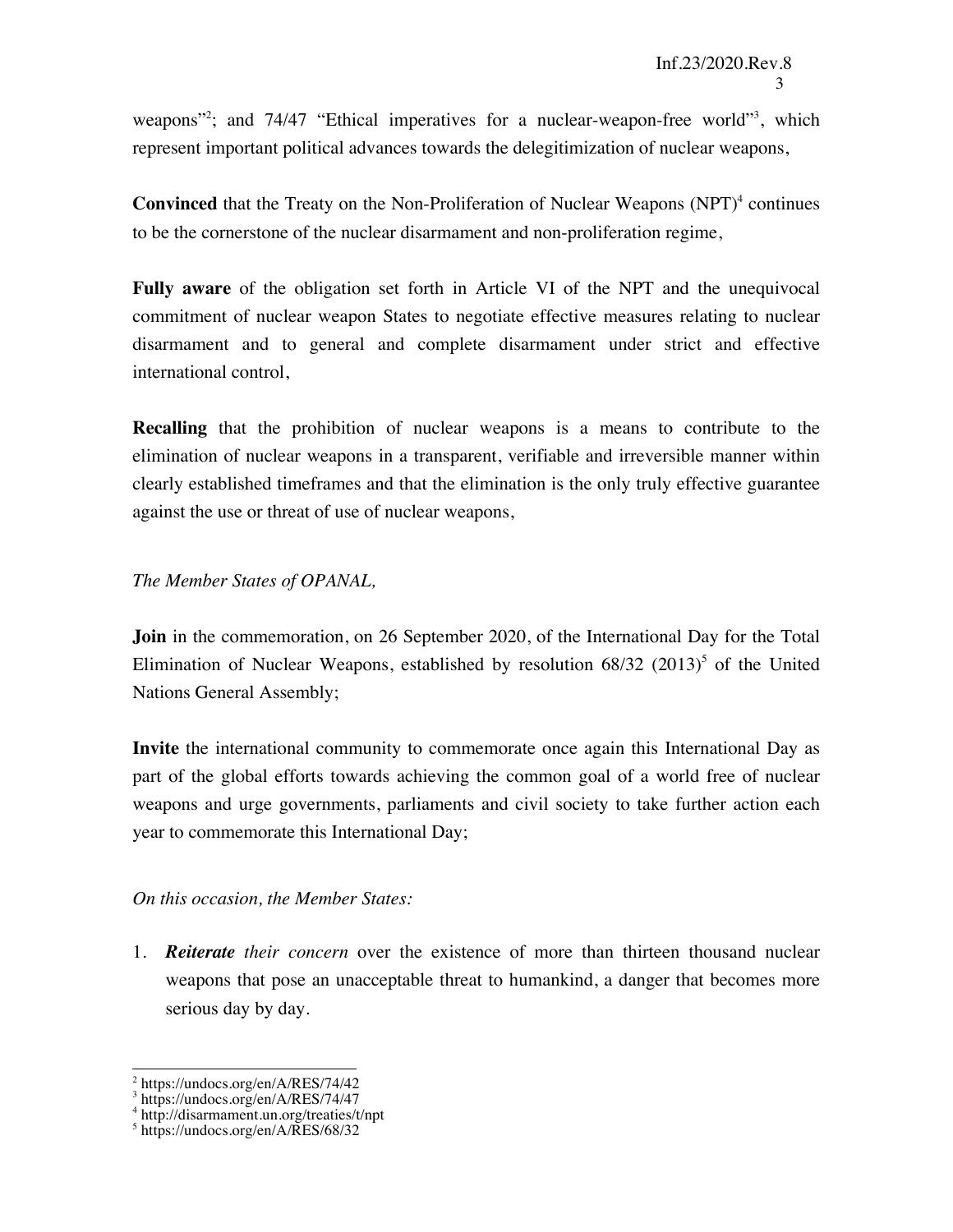- 2. *Recall* that this concern is reflected in numerous resolutions of the United Nations General Assembly, such as Res. 1 (I) of 24 January 1946<sup>6</sup>; in the Final Document of the First Special Session of the United Nations General Assembly on Disarmament  $(SSOD-I)$ , of 1978<sup>7</sup>; as well as in the preamble of the Treaty for the Prohibition of Nuclear Weapons in Latin America and the Caribbean of 1967; and in the preamble of the NPT of 1968; and in the preamble of the Treaty on the Prohibition of Nuclear Weapons, of  $2017<sup>8</sup>$ .
- 3. *Firmly demand* that nuclear weapons not be used again, under any circumstances by any actor, which can only be assured by the prohibition and the subsequent transparent, verifiable and irreversible elimination of all nuclear weapons.
- 4. *Reiterate* the call upon all States, in particular nuclear-weapon States, to eliminate the role of nuclear weapons in their security and defence doctrines and policies and to comply fully with their legal obligations and unequivocal commitments to accomplish the total elimination of nuclear weapons without further delay.
- 5. *Call upon* non-nuclear weapon States that are covered by extended nuclear deterrence policies by means of military alliances to eliminate the role of nuclear weapons from their security and defense policies.
- 6. *Urge* that nuclear-weapon States cease the qualitative improvement of nuclear weapons arsenals, the development of new types of these weapons, and of new scenarios and procedures for the development and employment of new types of such weapons, what is inconsistent with the obligation to adopt effective measures towards nuclear disarmament.
- 7. *Recall* the mutually reinforcing relationship of nuclear disarmament and nonproliferation treaties.
- 8. *Recall* their participation in the adoption of the Treaty on the Prohibition of Nuclear Weapons, which currently has 84 Signatories and 45 States Party, and that prohibits the possession, development, production, acquisition, testing, stockpiling, transfer, use or threat of use of nuclear weapons or other nuclear explosive devices.

 $\frac{6}{7}$  https://undocs.org/en/A/RES/1(1)<br> $\frac{7}{8}$  https://undocs.org/en/A/S-10/4

<sup>&</sup>lt;sup>8</sup> http://disarmament.un.org/treaties/t/tpnw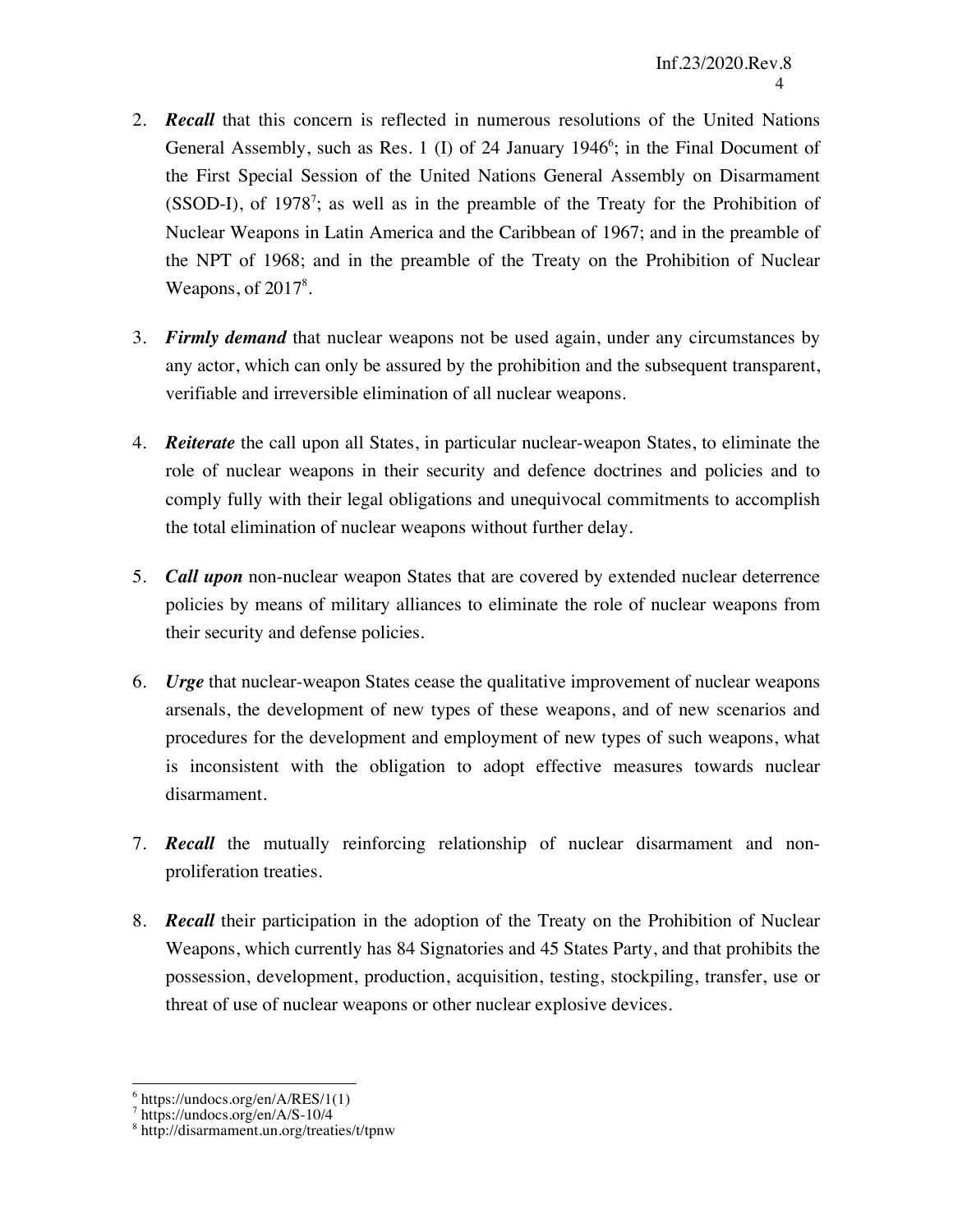- 9. *Consider* that the Treaty on the Prohibition of Nuclear Weapons, as well as the Comprehensive-Nuclear-Test-Ban Treaty  $(CTBT)^9$ , once in force, will join the Treaty for the Prohibition of Nuclear Weapons in Latin America and the Caribbean (Treaty of Tlatelolco) and the Treaty on the Non-Proliferation of Nuclear Weapons (NPT) on the path towards the elimination of these weapons of mass destruction in a transparent, verifiable and irreversible manner and within clearly established time frames.
- 10. *Express* their concern for the erosion of the treaty-based disarmament architecture and firmly support all bilateral, regional or multilateral instruments that contribute to achieve nuclear disarmament and call upon all States to promote and strengthen international peace and security.
- 11. *Highlight* the importance to preserve the bilateral arms control instruments that have contributed to peace and international security, and consequently encourage the parties to establish negotiations on the extension of the Treaty on Measures for the Further Reduction and Limitation of Strategic Offensive Arms, known as the "New START",
- 12. *Call upon* all States to refrain from carrying out nuclear weapon test explosions, or any other non-explosive experiment, including subcritical experiments for the improvement of nuclear weapons; such actions are contrary to the spirit and purposes of the Comprehensive Nuclear-Test-Ban Treaty, and undermine its desired impact as a nuclear disarmament measure.
- 13. *Urge* the States included in Annex II to the Comprehensive Nuclear-Test-Ban Treaty that have not ratified it to take necessary measures to do so without further delay<sup>10</sup>
- 14. Encourage Nuclear-Weapon States to provide unequivocal and legally binding guarantees of non-use or threat of use of nuclear weapons against the States parties of nuclear-weapon-free zones.
- 15. *Urge* all States not parties to the NPT to accede to it as non-nuclear-weapon States, without further delay and without conditions $11$ .

<sup>9&</sup>lt;br>http://disarmament.un.org/treaties/t/ctbt

<sup>&</sup>lt;sup>10</sup> The People's Republic of China, the Democratic People's Republic of Korea (DPRK), the Arab Republic of Egypt, the United States of America, the Republic of India, the Islamic Republic of Iran, the State of Israel, and the Islamic Republic of Pakistan.

<sup>&</sup>lt;sup>11</sup> The Democratic People's Republic of Korea (DPRK), the Republic of India, the State of Israel, the Islamic Republic of Pakistan and the Republic of South Sudan.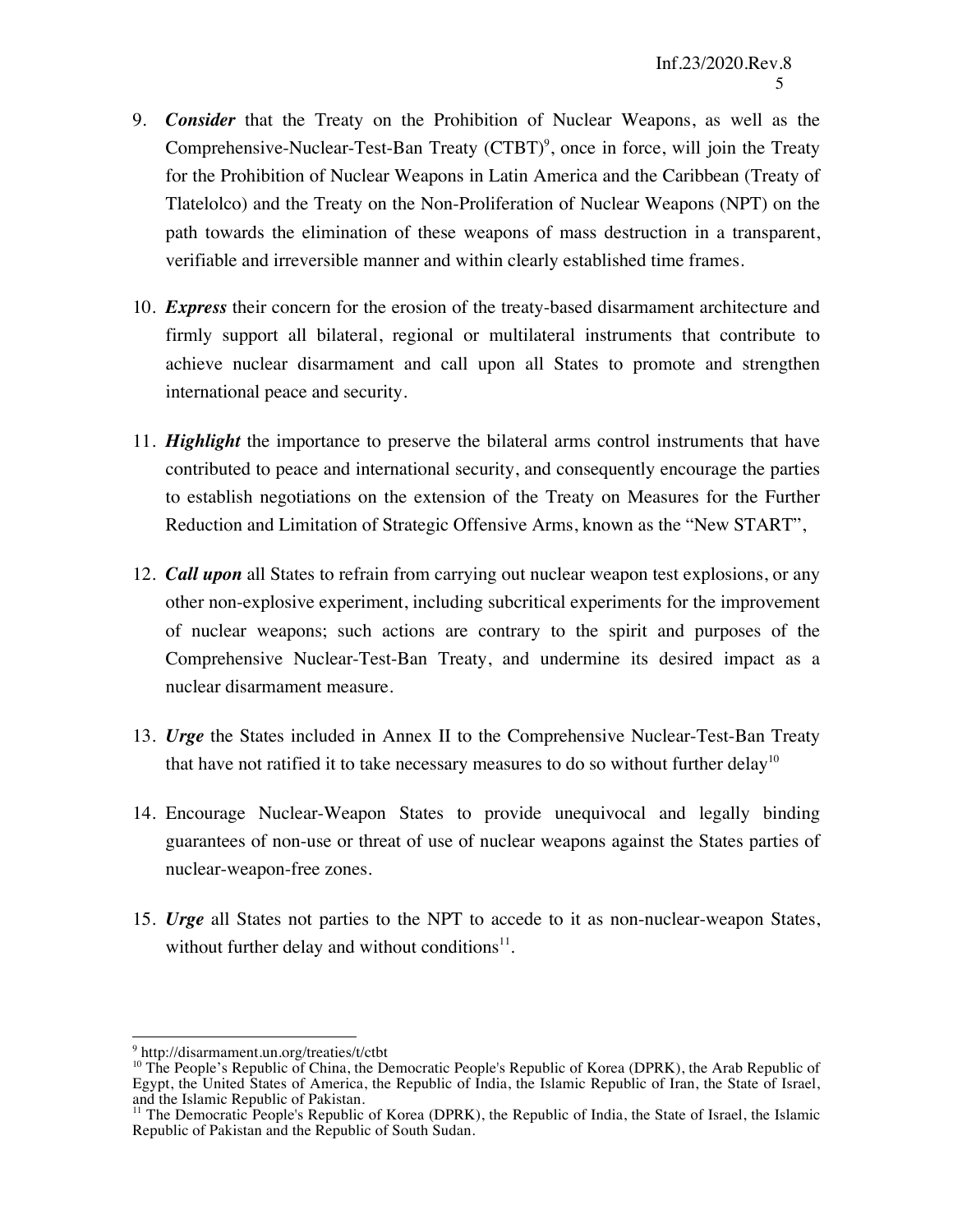- 16. *Underline* the responsibility of all States Parties for the full implementation of the NPT, and *urge* the nuclear-weapon States to take immediate action for the full and effective implementation of article VI in compliance with their obligations.
- 17. *Welcome and congratulate* for the appointment of Ambassador Gustavo Rodolfo Zlauvinien, of Argentina, as President-Designate of the X NPT Review Conference. They also, take note of the postponement of the Conference, due to the COVID-19 pandemic, and express their determination to work for the success of it once the parties achieve agreement on the new dates of its convening.
- 18. *Reaffirm* the legally binding obligations reached 50 years ago with the entry into force of the NPT and *consider* that the commitments undertaken at the 1995 Review and Extension Conference<sup>12</sup> and the  $2000^{13}$  and  $2010^{14}$  Review Conferences remain valid.
- 19. *Recognize* the essential role of the International Atomic Energy Agency (IAEA) and of the safeguards agreements in the implementation of the NPT and the Treaty of Tlatelolco.
- 20. *Welcome and congratulate* for the election of the first Latin-American Director General of the International Atomic Energy Agency, Ambassador Rafael Mariano Grossi, and stress his relevant work to face various global challenges of the Agency and reiterate their firm support to contribute to the success of his term, promoting close collaboration and cooperation with OPANAL.
- 21. *Urge* to make efforts to overcome the *impasse* of more than two decades of the Conference on Disarmament, in order to fulfill its mandate.
- 22. *Confirm* the inalienable right of all States to develop, research, production and use of nuclear energy for peaceful purposes without discrimination.
- 23. *Urge* nuclear-weapon States that made interpretative declarations concerning Additional Protocols I and II to the Treaty of Tlatelolco which are contrary to the spirit of the Treaty, to examine the proposals made by OPANAL with the aim of resolving this problem, giving full and unequivocal security assurances to the States that comprise the Nuclear-Weapon-Free Zone in Latin America and the Caribbean, as well

<sup>&</sup>lt;sup>12</sup> NPT/CONF.1995/32 (Part I)<br><sup>13</sup> NPT/CONF.2000/28 (Parts I and II)<br><sup>14</sup> NPT/CONF.2010/50 (Vol. I)\*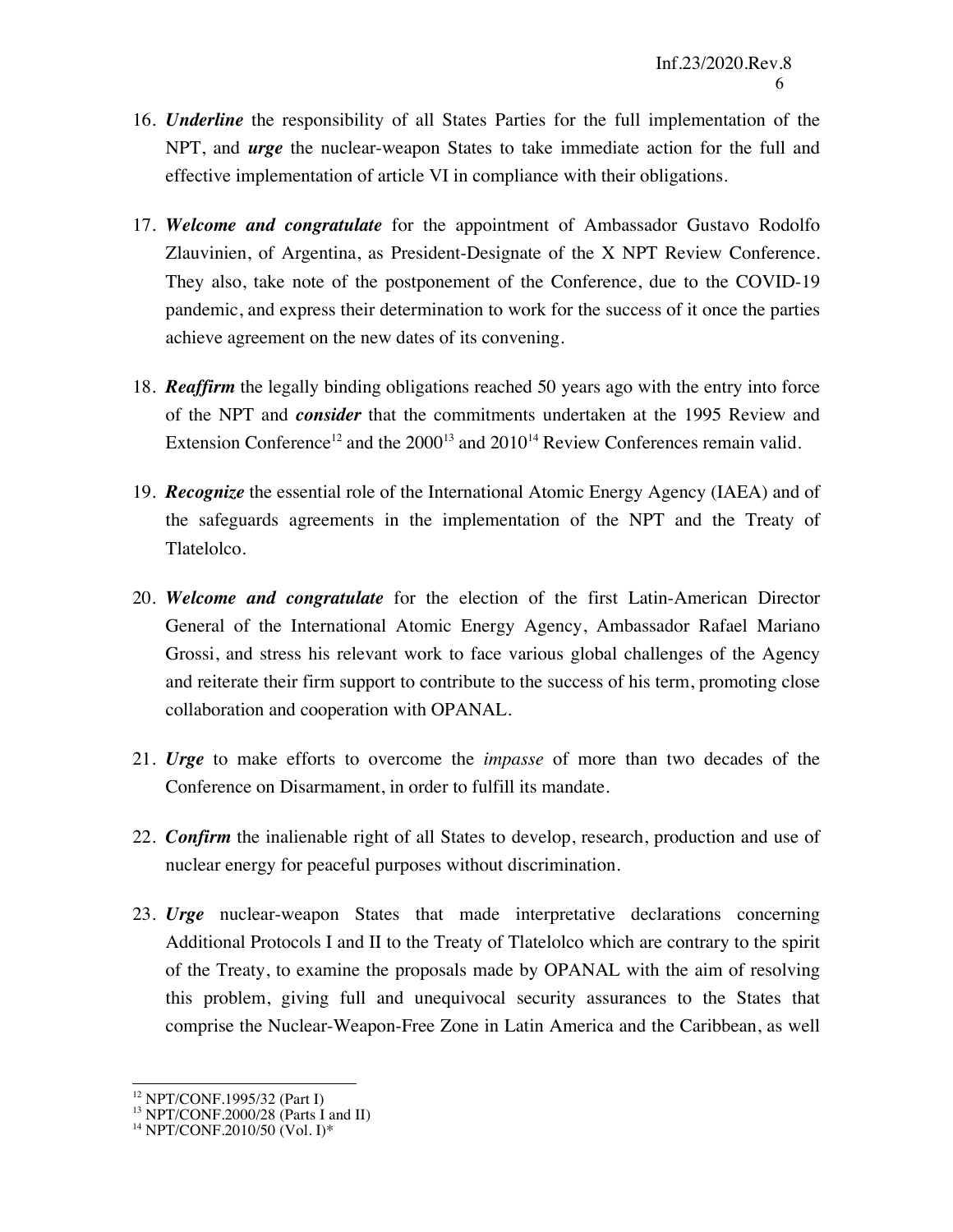as to respect the militarily denuclearized character of the zone of application of the Treaty of Tlatelolco.

- 24. *Encourage* the establishment of new nuclear-weapon-free zones by means of arrangements freely arrived at among States of the regions concerned and *stress* the importance of these zones as a contribution to the achievement of nuclear disarmament.
- 25. *Regret* the failure, after more than two decades, to comply with the resolution on the establishment of a zone free of nuclear weapons and other weapons of mass destruction in the Middle East<sup>15</sup>, an integral part of the commitments of the 1995 Review and Extension Conference of the Parties to the NPT, and of the Final Documents of the 2000 and 2010 Review Conferences of the Parties to the NPT.
- 26. *Take note of* the First Conference on the Establishment of a Middle East Zone Free of Nuclear Weapons and Other Weapons of Mass Destruction, held in November 2019, and reaffirm the objective of creating a zone free of nuclear weapons and other weapons of mass destruction in the region, in accordance with the relevant UN General Assembly resolutions.
- 27. *Reiterate* their commitment to continue to promote the dialogue and cooperation among Nuclear-Weapon-Free Zones, including Mongolia, through, *inter alia*, the convening of a Fourth Conference of States Parties and Signatories to Treaties that establish Nuclear-Weapon-Free Zones and Mongolia, in accordance with the resolution 73/71, adopted by the United Nations General Assembly, on 13 December 2018<sup>16</sup>, which will be convened in 2021, on a date determined by the  $75<sup>th</sup>$  UN General Assembly due to the COVID-19 pandemic, and to contribute to the success of the Conference**.**
- 28. *Commemorate* the 75th anniversary of the nuclear bombings against the Japanese cities of Hiroshima and Nagasaki and, taking into consideration its humanitarian impact, *stress* their determination to work for the complete elimination of nuclear weapons, which still remain a latent destruction risk for the planet and a risk for peace and international security.

<sup>&</sup>lt;sup>15</sup> NPT/CONF.1995/32 (Part I), Annex.<br><sup>16</sup> https://undocs.org/en/A/RES/73/71